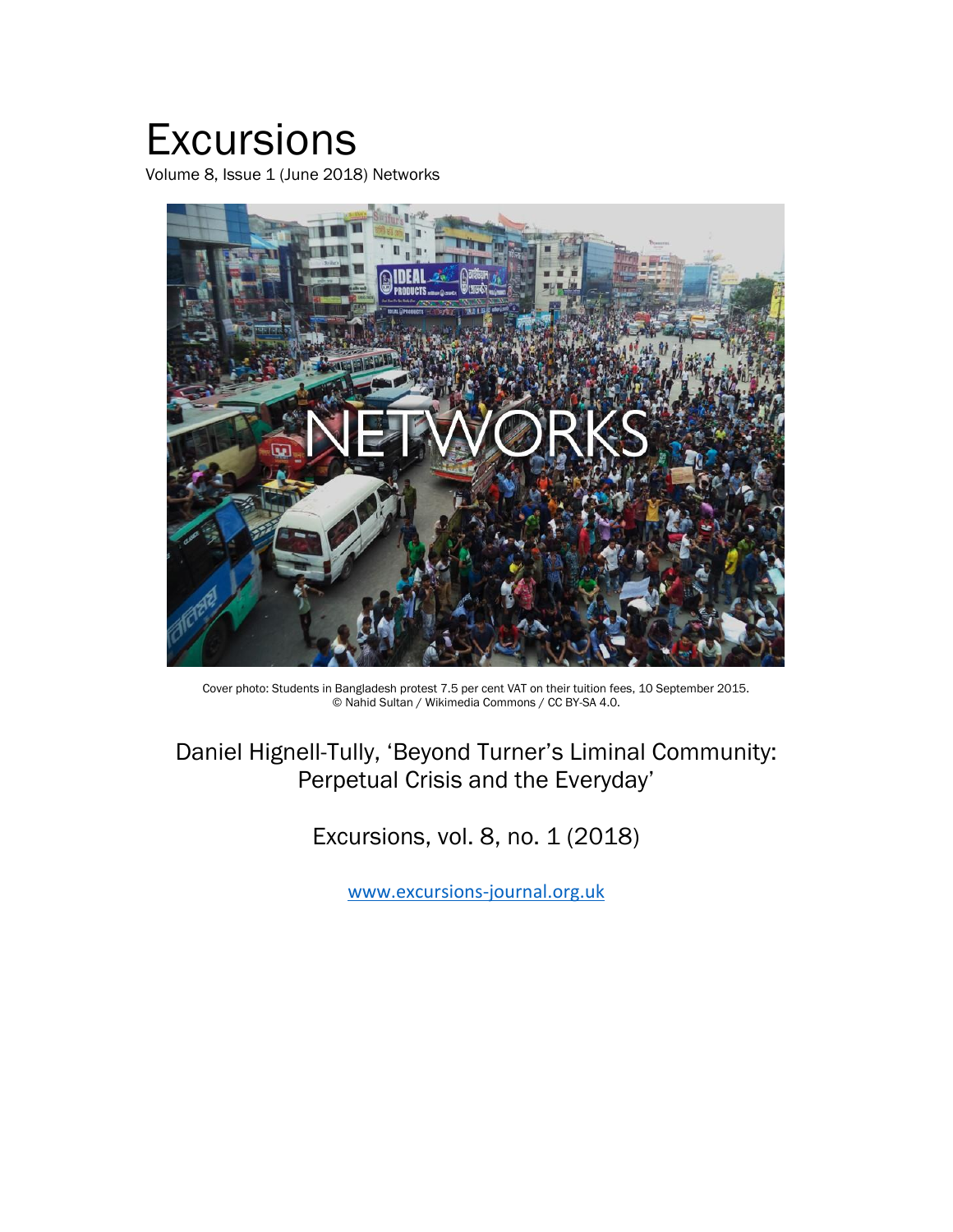#### **Daniel Hignell-Tully**

*Greater Brighton College*

## Beyond Turner's Liminal Community: Perpetual Crisis and the Everyday

#### **Introduction**

For the anthropologist Victor Turner (1986), community is not so much a unified body of individuals, tied together by space, time or circumstance, as it is a shared experience of process. Turner describes a social drama that consists of four distinct phases: breach, crisis, redress, and reintegration. In the first, an existing community is breached by some decisive change that fundamentally undermines its operation. In the second, the community, now unable to continue as before, falls into crisis, which in turn leads to a third phase, wherein the community must redress or reform its constitution to incorporate or reintegrate the external change. By this reading, community is multiplicitous, existing as both the body affected by, and the manifestation of, our communal experience of shared space. It is both medium, and mediator–

© Daniel Hignell-Tully, 2018. License (open-access): This is an open-access article distributed under the terms of the Creative Commons Attribution License, which permits unrestricted use, distribution, and reproduction in any medium, provided the original work is properly cited. No warranty, express or implied, is given. Nor is any representation made that the contents will be complete or accurate or up to date. The publisher shall not be liable for any actions, claims, proceedings, demand or costs o r damages whatsoever or howsoever caused arising directly or indirectly in connection with or arising out of the use of this material.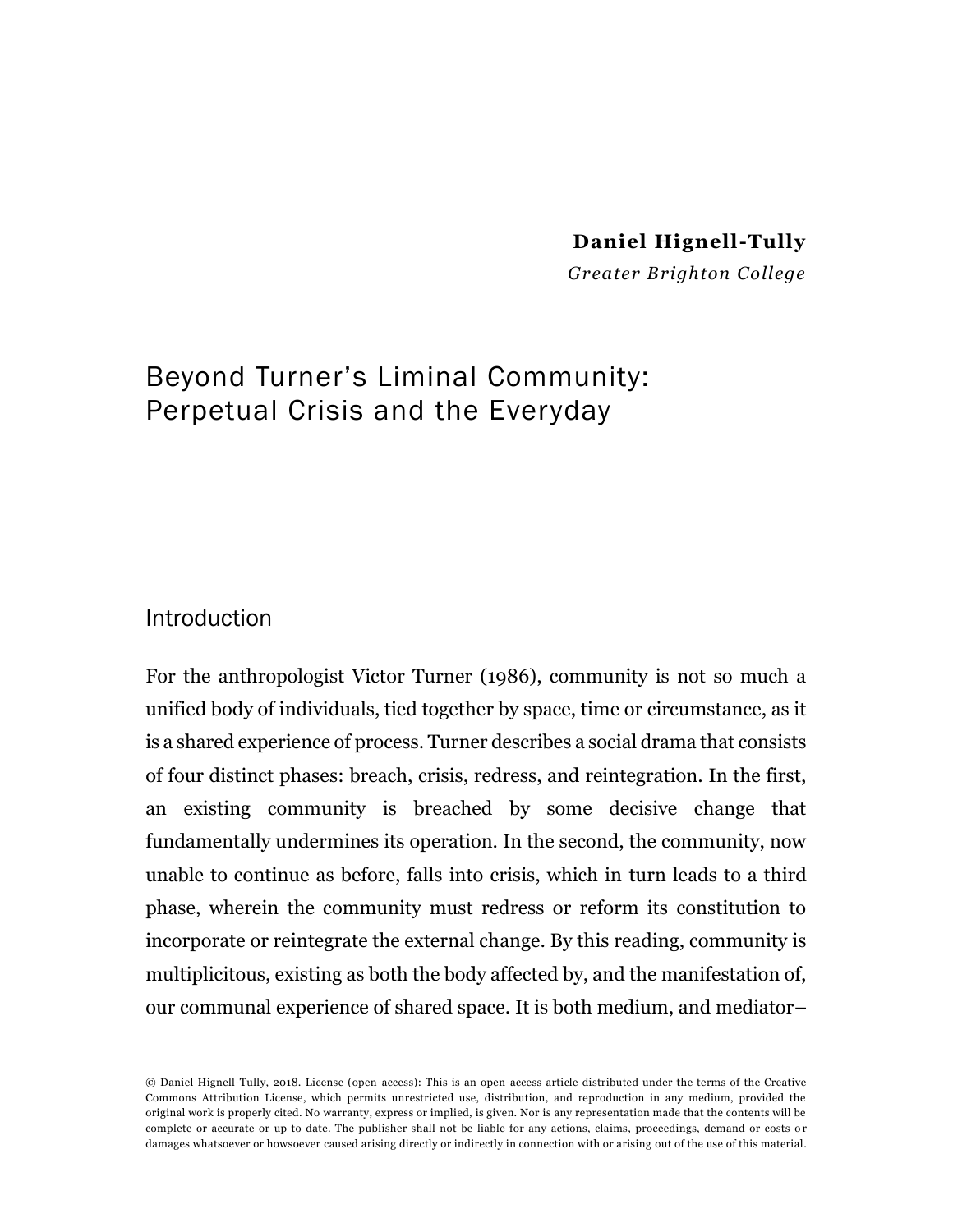#### Excursions 8:1

as with the suspension of a vehicle, it is the embodied system by which a collective can compensate for the inflexibility of exteriority. Equally, we might consider crisis as a suspension in a less metaphorical sense, that of a forced suspension of fact, as it exists to the community at present (the suspension of fact is, after all, nothing but the opening up of epistemological possibility). In prioritising the process of community, Turner (1986) invokes the term 'Communitas' to explicitly describe the 'liminality'–borrowed from the Latin, *Limin*, meaning threshold–of the crisis by which community is orientated, inherently tied to both the breach that pre-empts and the redress that follows. It is not so much a free-standing component of a broader system as it is the fluidity by which that system functions. Liminality assumes movement between the states it mediates, actively reconfiguring them as it does so. Its function is not simply to bridge distinct phases, but to 'dissolve all factual and commonplace systems into their components and "play" with them in ways never found in nature or in custom, at least at the level of direct perception' (Turner, 1986, p.25).

In this paper, I will seek to explore the conditions of 'communitas' and argue that it is the networked nature of a community's membership upon which crisis relies. I will discuss the notion of perpetual crisis–defined as an external imposition outside the community's control–and suggest that it prevents direct engagement with a shared ecology. I will argue that the autonomous governance of community–what might better be described as its political agency–is threatened by technological advances that alter the networks that shape our world view, co-opting the very processes upon which communitas relies. Exploring both Turner and Jean-Luc Nancy's arguments for considering community as a process, I will argue that a reliance on symbolbased technologies risks interrupting the direct negotiation with Other upon which communitas relies.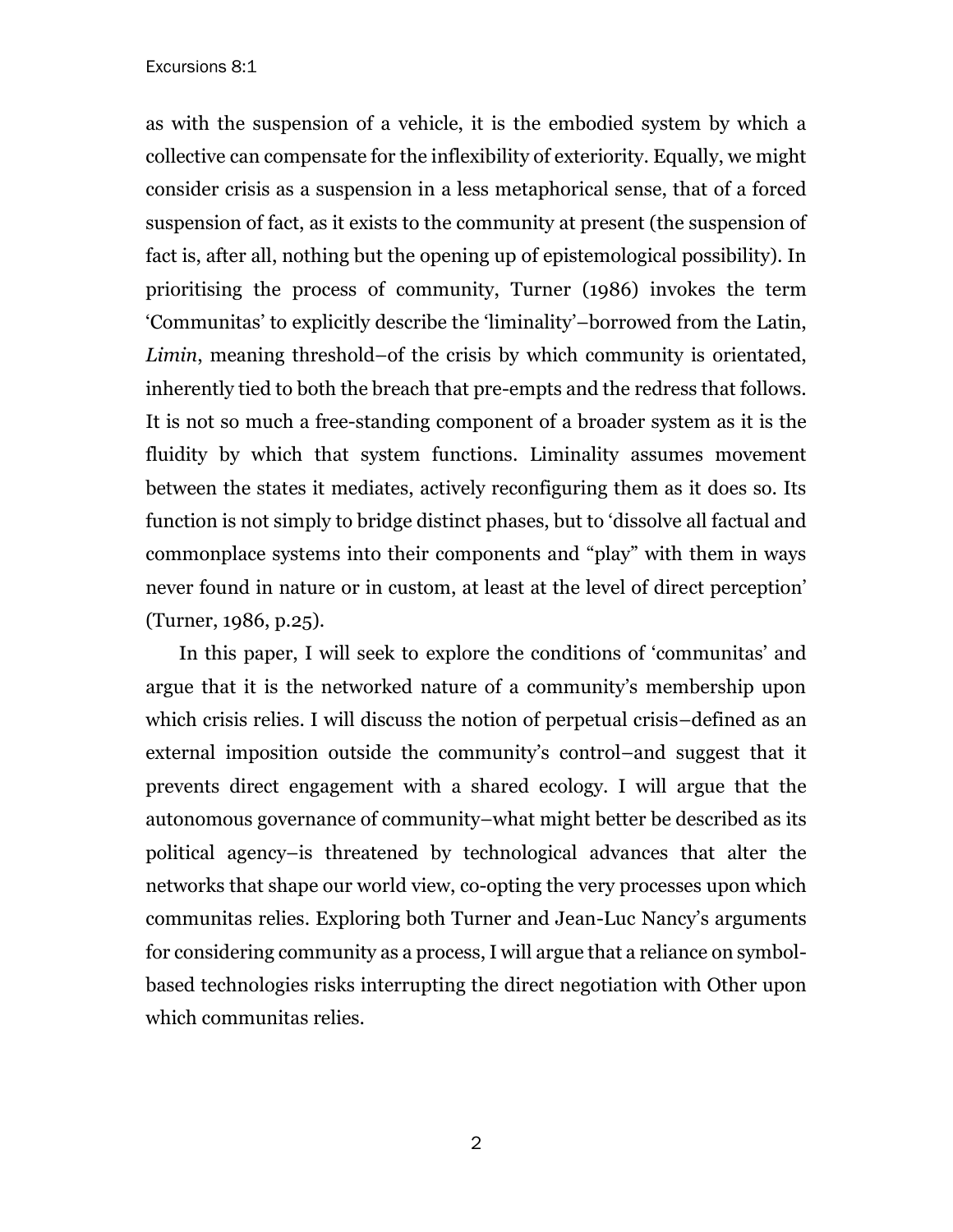#### Crisis and the Formation of Communitas

To consider community as akin to communality, or as the outcome of a localised communion, is to risk overlooking an aspect fundamental to its character—distance. Though the very nature of community points to a common ground between its membership, this does not amount to a sanctified sameness as much as a shared horizon of experience. Community contains within it an inherent presumption of differentiation: it is comprised of a membership of operatively and locatively distinct subjects for whom any overarching identity comes not from a pre-formation similarity, but from a performed coming-together. Such a performance relies on both difference and distance–its players must be both connected and disconnected, able to move together precisely because they are not as one. Such a movement is not simply a dance of inter-subjectivity, for which 'community is a "property" joining belonging to subjects that join them together', but rather highlights the amorphous nature of a subjectivity that relies upon its surroundings as a means of both definition and integrity (Esposito, 2007, p.2). It is by considering community as a process of shared inhabitation and excitation rather than as a uniformity placed upon, or residing within, its individual players—that we can best examine the operations and conditions by which it might emerge.

Mediation is not, by necessity, liminal. When Turner invokes crisis, he does so as an active, emergent, and performative result of the breach that preempts it, a phase that by its nature is both transitional and conditional. In eliciting, or enacting, change within the social system from which it emerges, crisis does not simply subsume the difference between the stages it marries, but actively performs alternate ways of being with a view to unearthing unexplored potentiality. Crisis locates the Otherness that has been, until now, beyond the limit of the community, directly into the heart of the formation of individual and collective Selfhood by which a community achieves definition.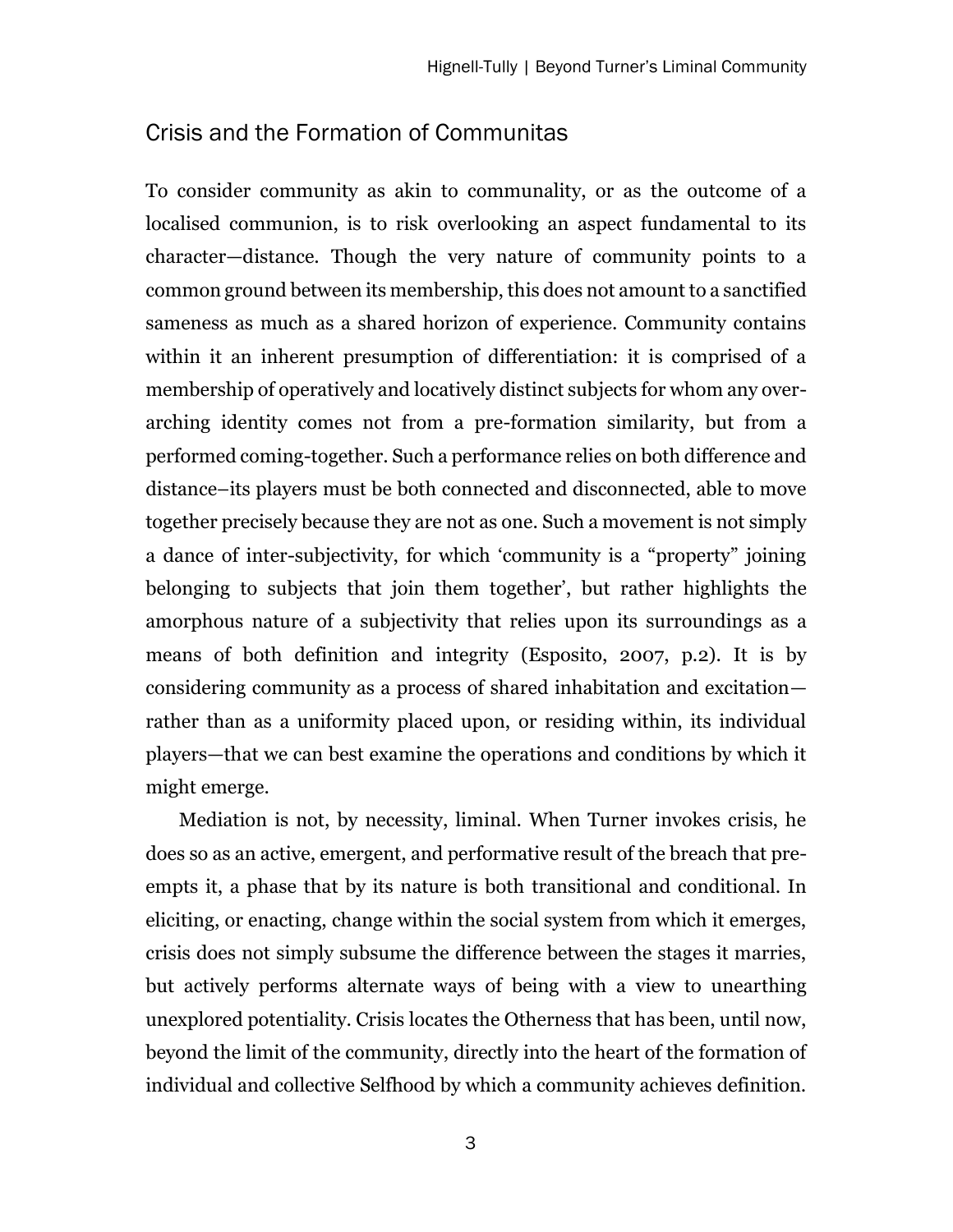Turner's take on the performative explicitly ties the performance of communitas to its location within the social drama–crisis is not merely a means of bringing other potentialities to bear, but is a creative, dramaturgical response to breach. A given community's membership is always acting out new ways of being together, an ongoing and autonomous self-management of shared space. And while Turner often chooses to focus on ritualistic or theatrical modes of performance—drawing parallels between, for instance, Artaudian theatre and Brazilian Carnival (Turner, 1986, p. 123). This in no way suggests that the everyday is less ritualistic for all of its mundanity, devised as it is from the same preoccupation, that of the definition of Self in response to the irritation of Other. Indeed, Turner makes clear that 'the dramaturgical phase begins when crises arise in the daily flow of social interaction. Thus, if daily living is a kind of theatre, social drama is a kind of meta-theatre' (Turner, 1986, p.76).

It is by considering crisis as a performance undertaken as a prerequisite of communitas, that we can best engage with it as a liminal phenomenon. Rather than pointing towards a negative–the ill or unwanted moment of systemic collapse–liminal crisis instead points towards a process of growth, the condition under which a system remains fluid. With this in mind, it is its mundanity that makes crisis so integral to community, since it is only through its location in the everyday that crisis is made available to all of its membership equally. Indeed, it is in the mundane that we find the 'commonness' of community. As the philosopher Jean-Luc Nancy (1991) points out, community is concerned with neither consensus nor communion, but rather with a shared lack of identity, or more specifically, a shared exposure to exteriority that demonstrates and informs the limits of Selfhood (1991, p.xxxvii). Though not invoking crisis in the same terms as Turner, Nancy nonetheless argues for a performed movement undertaken by the community in pursuit of an instability that is, like crisis, integral to its wellbeing. This movement, which Nancy terms 'unworking', arguably undertakes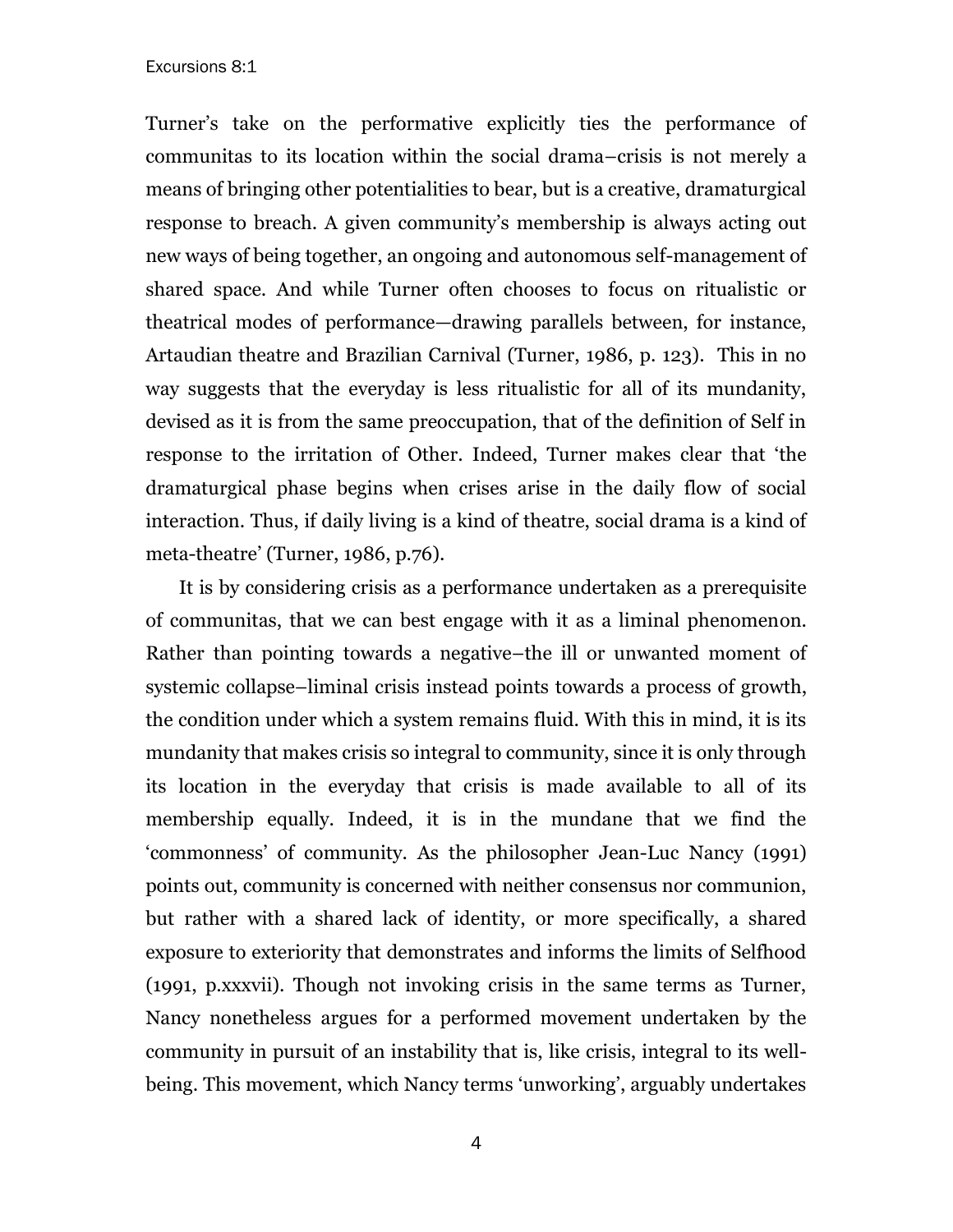a similar function to crisis, serving as a liminal phase that disrupts communion, which is any oneness or universality that emerges from being together (1991, p.31). As a performative motion, 'unworking' is a means of forcing a breach within the community, from which crisis can take hold. Community does not predate this action, but is formed cyclically by it:

Communication is made of the interruption of singularities, or of the suspension that singular beings *are*. Community is not the work of singular beings, nor can it claim them as its works, just as communication is not a work or even an operation of singular beings, for community is simply their being – their being suspended upon its limit. Communication is the unworking of work that is social, economic, technical, and institutional. (Nancy, 1991, p.31)

Just as Turner's crisis is located within the mundane, everyday acts of its community, Nancy similarly cites everyday communication as the *de facto* performative act–a means of breaching singularity, and drawing the diverse membership not into communion, but into conflict. Any epistemological stability that we may individually construct as we come to terms with the reality of our experiences, is thus compromised by communication within an Other whose own experiences, whose own epistemology, is by definition beyond the limit of the Self. Whether classed as crisis or unworking, it is my argument that the cyclicality of community is found precisely in the failed act of sharing our unique experiences and understandings. Lacking recourse to perfect, direct expression, and lacking a singular, unified understanding of the world, any sharing that takes place is always an expression of radical difference, and it is within the creative grey-area that such difference presents, that the social drama unfolds.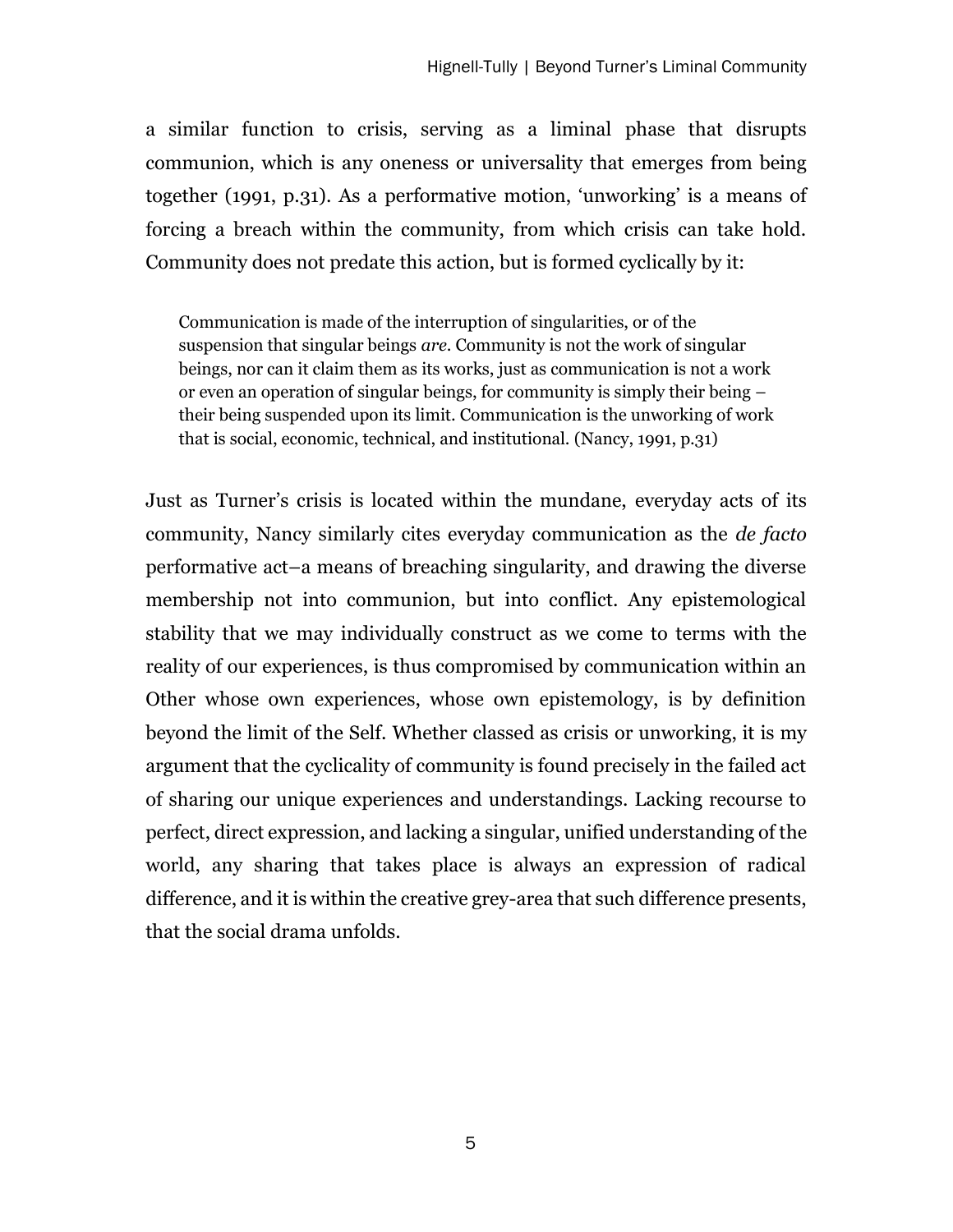### Horizontal and Vertical Modes of Communication

To explore the manner in which the distance between a community's membership contributes to the process of communitas, we must first differentiate between horizontal and vertical modes of communication. If communication provides us with the means to engage with Other, it does so across numerous threads simultaneously, a network reaching not only between Self and Other, but between the Self and its wider community. The unworking that communication offers is disseminated and interpreted across innumerable concurrent thresholds. Liminality is as such not a logical progression between clearly articulated and disassociated states, but an emergent, and unpredictable, mode of being. Crisis occurs not only vertically (the forward expansion of our unique experience of the world) but also horizontally (our understanding of the world as informed by the experiences of our community as a whole). Indeed, these realms are not mutually exclusive, collective experience informs our own interpretation of first-hand events, just as the reality of first-hand events informs our interpretation of any collective experience. It is the tension between our own unique experiences, and those which are experienced and communicated to us by our peers, that provide the conditions for unworking to occur. Just as the community is comprised of operatively and locatively distinct subjects, the network upon which liminality unfolds is equally reliant on distance, a functional space between its connections.

To conflate Turner and Nancy's interpretation of communitas, I would argue that it is the Self's implicit dislocation from Other that allows for the unworking that is epistemological breach. Distance provides the Otherness by which a Self's hetero-reference is disrupted by exposure to something so utterly foreign to its own understanding of the world. The outcome of this distance is that the members of a community, though they share space, are unable to directly share experiences of their mutual ecology. An Other must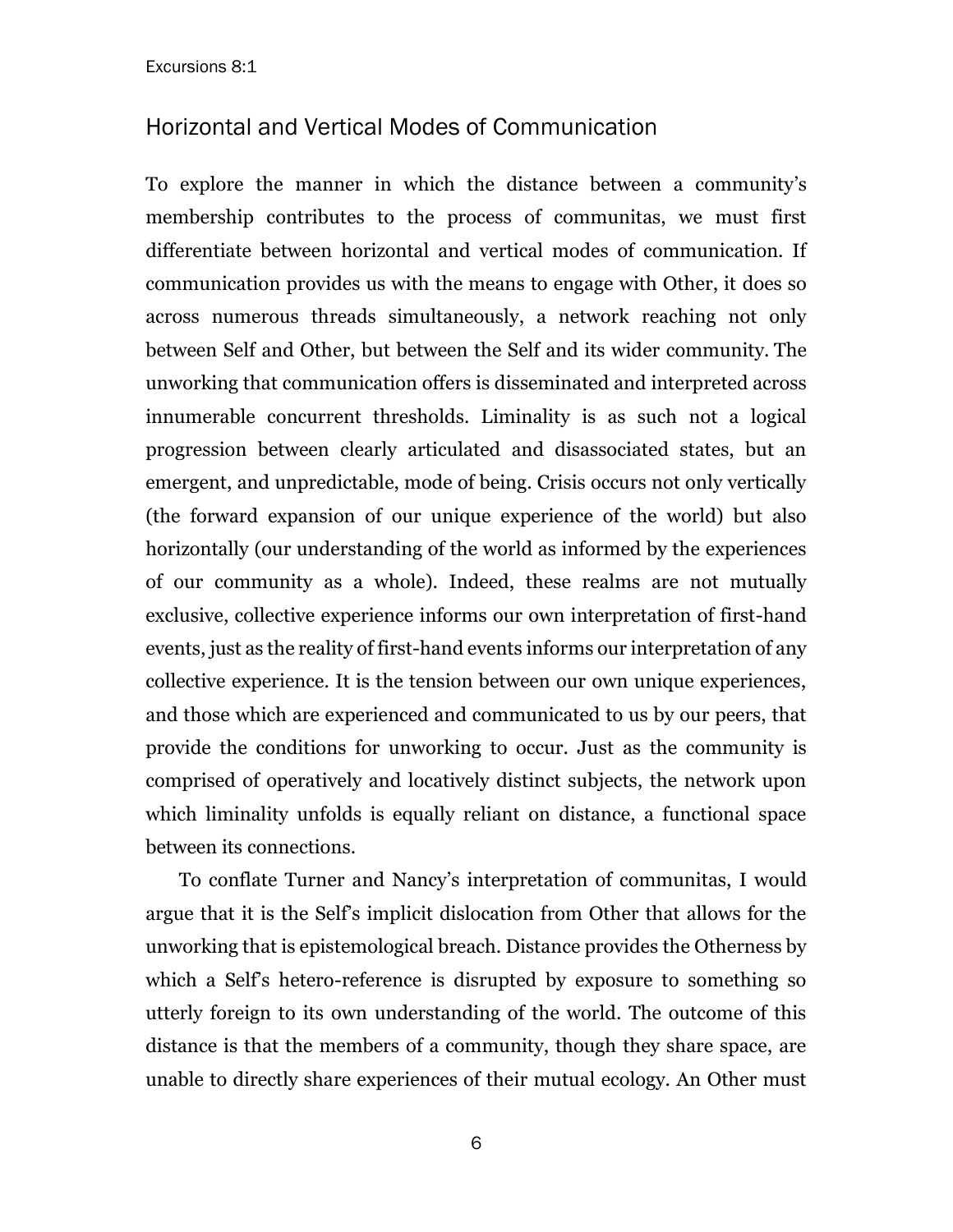remain Other if it is to be able to provide the breach upon which communities relies. It is here that the focus on performative and ritualistic theatrics of community comes into play. The dramaturgy of meta-theatre found both in Turner's Brazilian carnival and his social drama of the everyday, is not simply a means of resisting boredom, or the communities attempt to entertain itself. Rather, it points to a more functional aspect of the Self's exposure to Other– in order to overcome the distance that is so integral to the individual, a communicative object is required that can be passed between otherwise dislocated members of the community. The tension is apparent. Distance is implicit to communication, without it we would occupy the same cognitive space and the transfer of knowledge would serve no purpose. Yet, communication requires a currency that might survive the perilous journey between disparate, dislocated individuals—a currency that, crucially, is neither a property of the individual nor of the collective, but rather something that exists between them.

In an effort to maintain the fundamental integrity of what is communicated, the community relies upon shared symbols available to both parties prior to the communicative act. Words, images, analogies and metaphors are learnt by the community as a means of aiding communication, despite not originating within the substance being communicated. Put simply, there is no inherent 'redness' to the colour red, nothing essentially 'chairy' about a chair. These amount to agreements forged in advance of our meeting, communicative shortcuts constructed along the horizontal, rather than the vertical, axis of the social network. The use of symbols may increase the speed of comprehension, but it does so at a price. It is here, in the symbolic transference of experience between a community's membership—an act that is fundamental to the breach that allows for communities to take place at all that the process of communitas can be co-opted.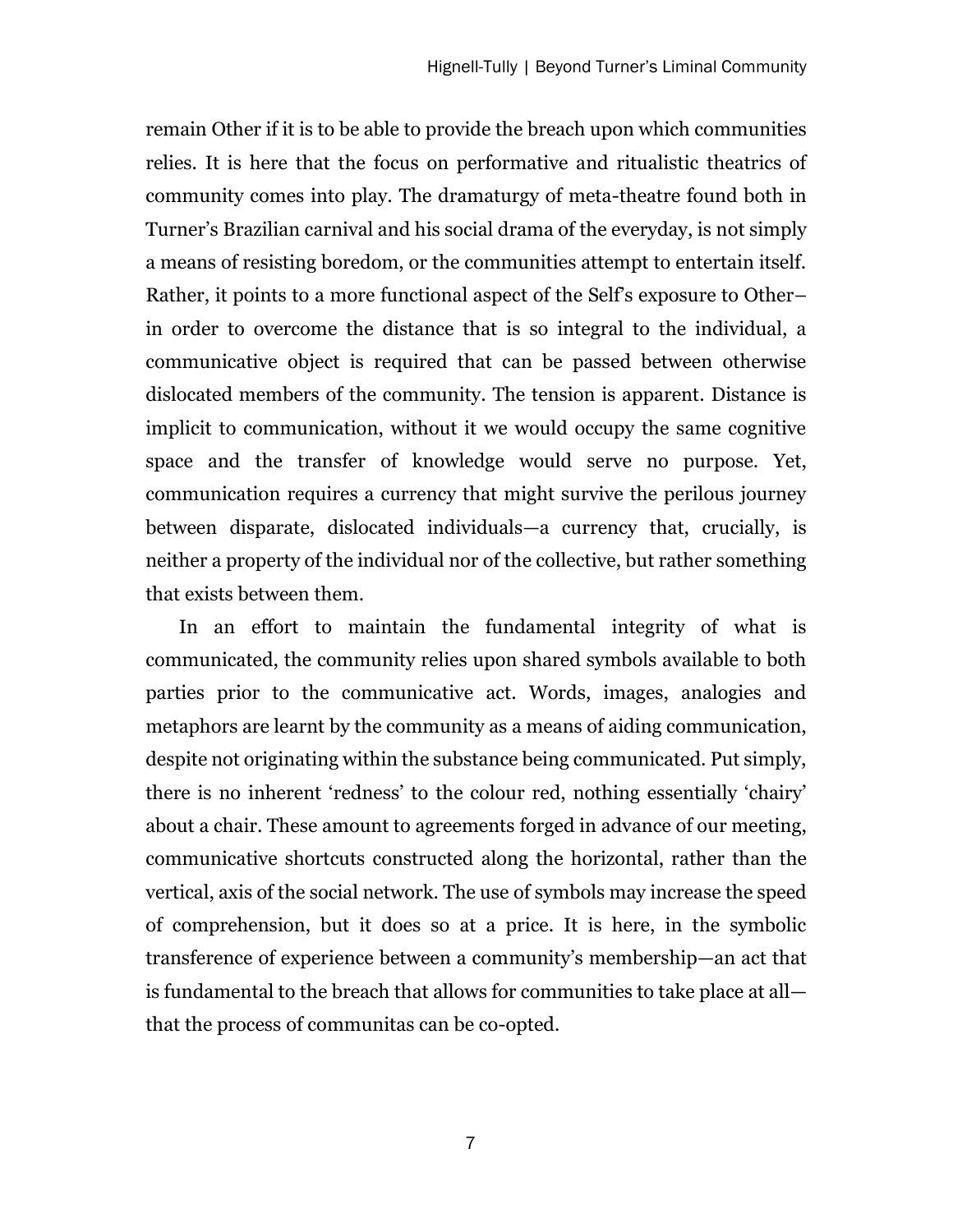#### Perpetual crisis

It is my argument that it is possible to interrupt the process of communitas at the point of a community's breach by reappropriating the symbols through which it communicates. In doing so, the community, rather than continuing in the cycle of communitas by which it finds definition and difference, stagnates, falling into a period of stultification that I have termed 'perpetual crisis'. Despite being critical to a community's ability to manage change, Turner (1986) makes clear that it is nonetheless possible to circumvent the process of communitas. To do so is not to avoid crisis, but to invoke a form of non-liminal crisis that eschews redress. Rather than being a liminal phase, crisis becomes the de-facto state of the community, a form of social hypochondriasis that prevents its membership from adapting and regrouping in the face of external change. The cycle of communitas is not so much broken as stalled at the point of the Self's acceptance of, and adaption to, Other. While Turner (1986) cites examples wherein an specific group wilfully absconds from their wider community's social, economic or cultural norms, such as the American counterculture of the 1960's, a social group that forged its identity by locating itself as a radical break from of the normal social values of the time; I would argue that non-liminal crisis–or perpetual crisis–is something that could not only be opted into (a situation Turner terms liminoid) but actually forced upon a community as a means of divorcing them from performative agency.

The reduced potential for breach that the codified presents—the fact that we implicitly already agree upon, at the very least, the communicative currency upon which any later expression relies—poses a distinct problem. A reliance on the codified prioritises sense, what is understood, over *sense* (our capacity to engage with externality) fundamentally relocating the social drama beyond the reach of the individual. Rather than engaging with the Other through a shared first-hand interaction, such a relocation avoids vertical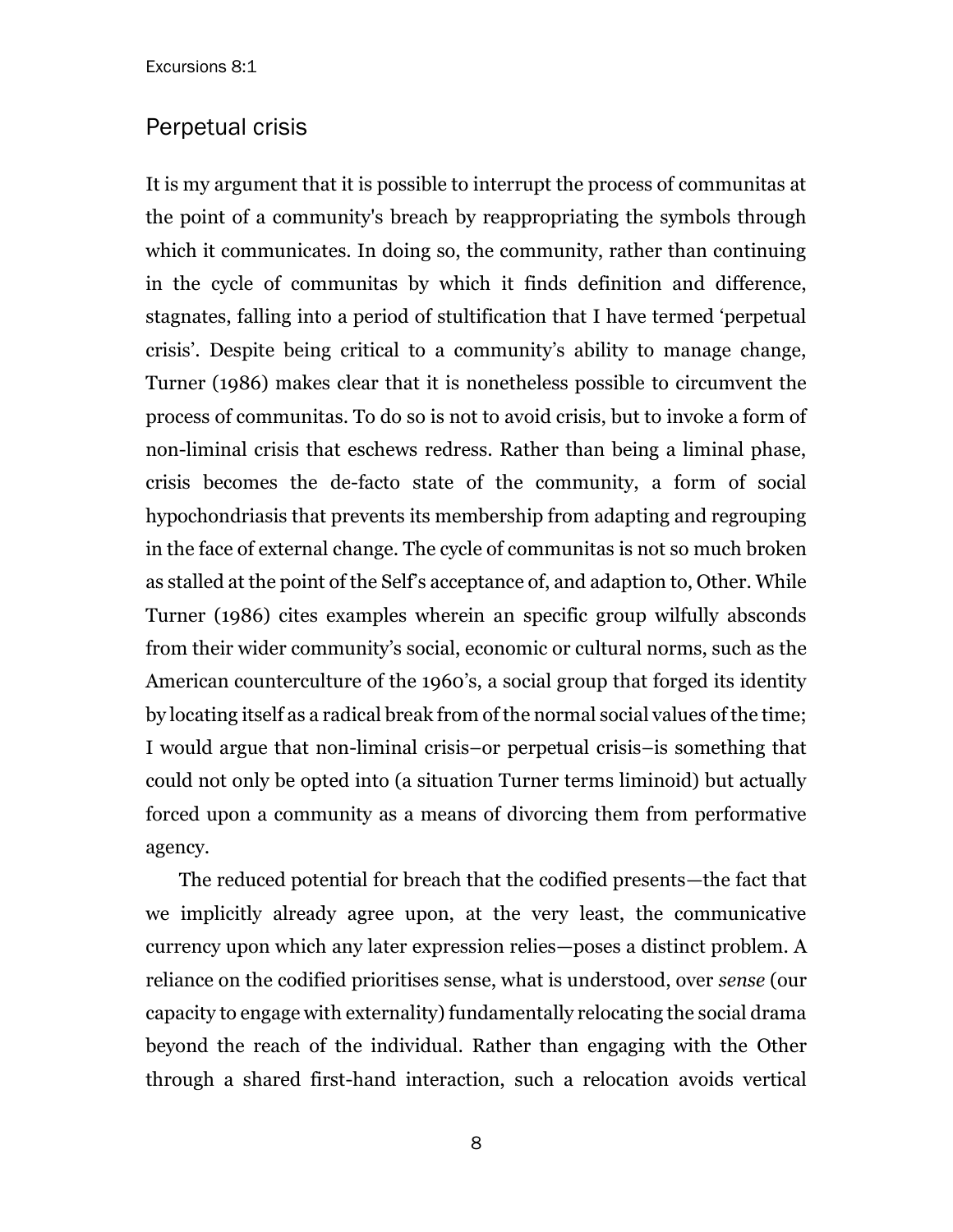modes of communication entirely, and places the social drama as something beyond the community—a complete unit of knowledge that can be reacted to, but cannot be experienced directly. The rituals and performances a community undertakes as a means of engaging with the Other—a means of facilitating breach—lose their potency as knowledge becomes something accessed, rather than something experienced. Turner perceives:

the social drama, in its full formal development, its full phase structure, as a process of converting particular values and ends, distributed over a range of actors, into a system (which may be temporary or provisional) of shared or consensual meaning. (Turner, 1988, p.97)

He makes clear that such a process relies both on the reflexivity of actual lived experience, and the reflectivity such experiences bestow upon the community. Pre-formed knowledge structures, such as symbols, might offer an economy of communication, but they fundamentally lack meaning. Sense, rather than being a concrete category or unit of understanding, is the by-product of the act of sensing. As Turner suggests:

sociological and anthropological functionalism, whose aim is to state the conditions of social equilibrium among the components of a social system at a given time, cannot deal with meaning, which always involves retrospection and reflexivity… the meaning of any given factor in a process cannot be accessed until the whole process is past. (Turner, 1988, p.97)

The relocation of sense from lived experience to a pre-emptive and fixed external structure, amounts to a relocation of breach from something that happens during the process *of* community, to something that happens *to* the community. What is at stake is our access to a world beyond our existing epistemology, the functionality of distance. Nancy, writing not long after the events of the second world war that informed his philosophical outlook, makes clear that it is the fallibility of language and the impossibility of universality, that helps to prevent the reoccurrence of totalitarianism that so nearly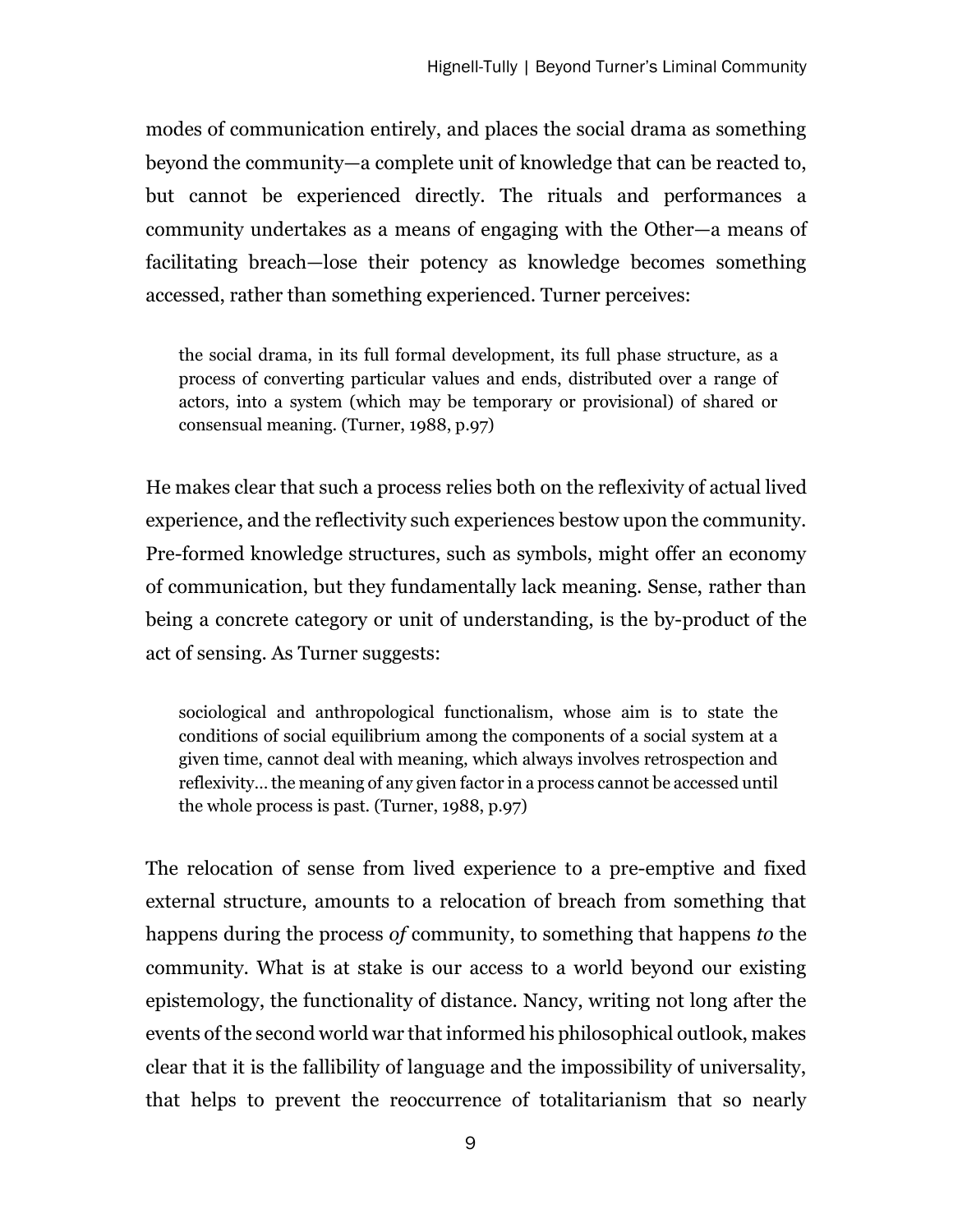engulfed Europe. It is the failure, the crisis of communication, born of our operative closure, that allows for communitas to occur:

It is not a matter of making, producing, or instituting a community; nor is it a matter of venerating or fearing within it a secret power – it is a matter of incompleting its sharing. Sharing is always incomplete, or it is beyond completion and incompletion. For a complete sharing implies the disappearance of what is shared. (Nancy, 1991, p.35)

As discussed earlier, it is the communicative shortcut offered by an overreliance on symbols that diverts communication from crisis to totalitarianism. Rather than pointing to the fertile distance between Self's, Other's, and Communities, the sharing of codified language aims at the completion of sense; we prioritise understanding one another over the value of failing to do so. Symbols point to a reality that is already known, a substance for which a description has already been devised. It is only in the performance of symbols—the manner in which they are used and misused by the community as it oscillates between horizontal and vertical ways of knowing—that a breach can occur within the community. It is only through such breaches of lived experience, that a community is able to respond and govern the changes in its environment.

The concern around symbolic representations replacing lived experience is only amplified by the exponential increase in intellectual technologies that rely on such representations. Intellectual technologies, a category in which we can place the clock, map, printing press, mass media, and internet, not only use representations as communicatory shortcuts, the automated watch face that stands in for the lived experience of the sun dial, but do so by reframing the distance upon which communication is based. Just as the map expands our understanding of the world far beyond the reach of our bodies, and the clock alters the rhythms by which we interact, they simultaneously dislocate us from the unmediated relation to Other that they replace.

Isolated from a locative community with whom we share, via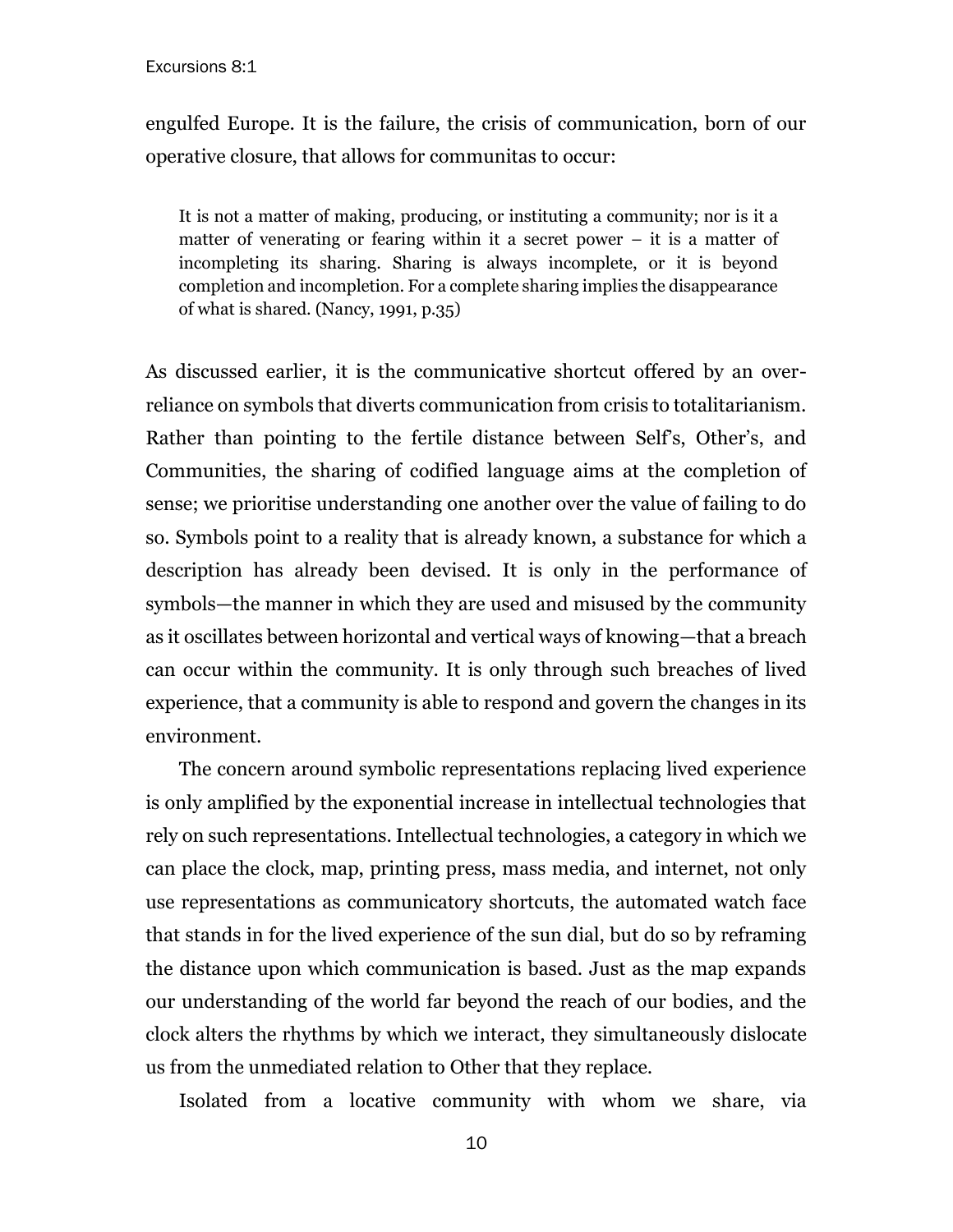communication, our own contrasting experiences, we are forced to increasingly rely upon symbolic technologies that have usurped our day-today connection with Other. This amplified network is not so much horizontal as it is *hyper-horizontal*, involving a reconfigured community comprised of a membership far beyond the reality of any locative shared experience. Rather than engaging with either our own experiences of the world, or the interpretations communicated to us by our peers, we are increasingly forced to rely upon ever-more abstract symbols provided by a medium that must engage a potentially infinite number of communities at once. In our desire to make sense of an increasingly globalised understanding of the world, the commonality of (externally provided) sense takes precedent over our own implicit ability *to* sense. While it is not the remit of this essay to address the magnitude or omnipresence of intellectual technologies, I would argue that the determinism that such technologies provide disrupts the liminality of a community's crisis.

What should be 'a kind of meta-theatre' (Turner, 1986, p.76), in which actors engage with first breach, then crisis, then redress, turns instead to a form of meta-narrative, where crisis exists outside of the lived capacity to redress it. As our understanding of time, language, and space, are provided to us in increasingly symbolic forms, what is at risk is the communities ability to participate in the social drama in any meaningful sense. Rather than being autonomous actors in locative breaches, we risk becoming mere spectators of universal impositions. Put simply, we learn to stop experiencing time in favour of experiencing clocks, we know more about maps than we do locations. It is, I would argue, this abstracted universality that provides perpetual crisis with its power. The mundane conflicts of the everyday are soon usurped by abstract and globalised meta-narratives–the war on drugs, the fight against terrorism– imposed urgencies to which we have no direct means of redress. The relocation of sense from lived experience to global, symbolic narratives, presents us with an ongoing stream of crisis's that are fundamentally divorced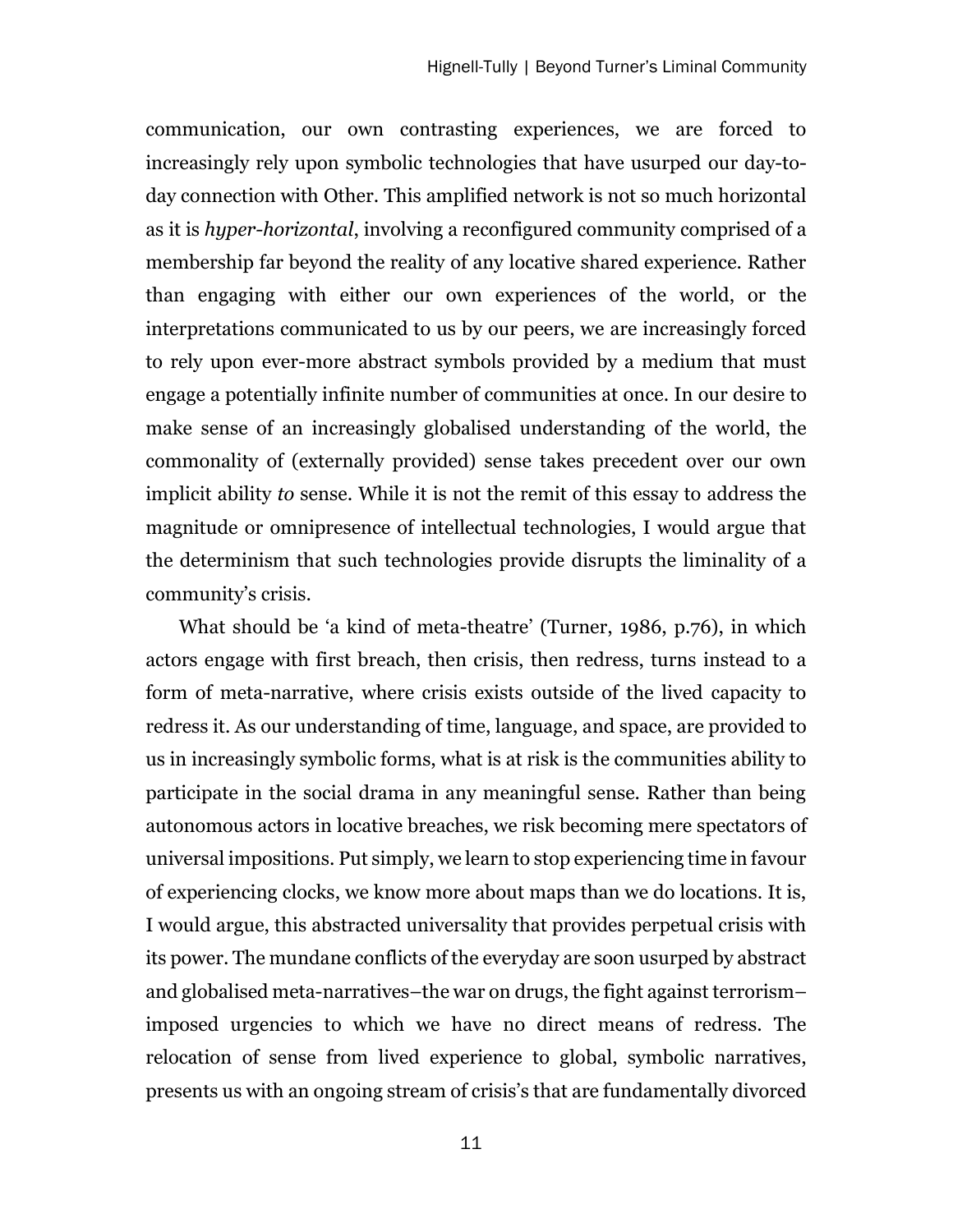from the experiences of the communities membership. Liminality is lost. Lacking the capacity to redress, perpetual crisis is forged through the prism of our community's disembodiment from true social drama–we are engaged in wars we don't fight, against enemies we never meet.

#### **Conclusion**

Shared, pre-formed symbols, whether taking the form of intellectual technologies or simply linguistic shortcuts, amount to generalisations that, however useful, prioritise indirect experiential counterparts. While it is simplistic to suggest that all communication takes place entirely symbolically—there must always be the grey and murky realm of human interpretation. I would argue that the very nature of symbolic communication reduces the possibility of epistemological breach, since it relies on objects to which all parties already agree, and which as such fundamentally lack the capacity for irritation upon which the breach/crisis cycle relies.

It is the universality of social agreements that Nancy argues is the function of the community to unwork, and which must be breached by the liminality of Turner's crisis. Universality, for all its ease of comprehension, eventually leads to a totalitarianism in which the nuance of lived experience is replaced by general categories of things. Without wishing to simplify a complex and fragile aspect of our shared existence, it is in such generalisations that prejudice resides. Pre-emptive generalisations are by definition static and seek to reduce the performative capacity of a community that is, in a manner fundamental to the crisis that forms communitas, always engaged in social drama.

Perpetual crisis not only risks disrupting autonomous engagement with the lived ecology in favour of a vicarious exposure to broad meta-narratives, but it does so by co-opting communication in order to lessen the slippage between expression and comprehension, reducing the functionality of its distance. It is precisely the incongruity between vertical and horizontal modes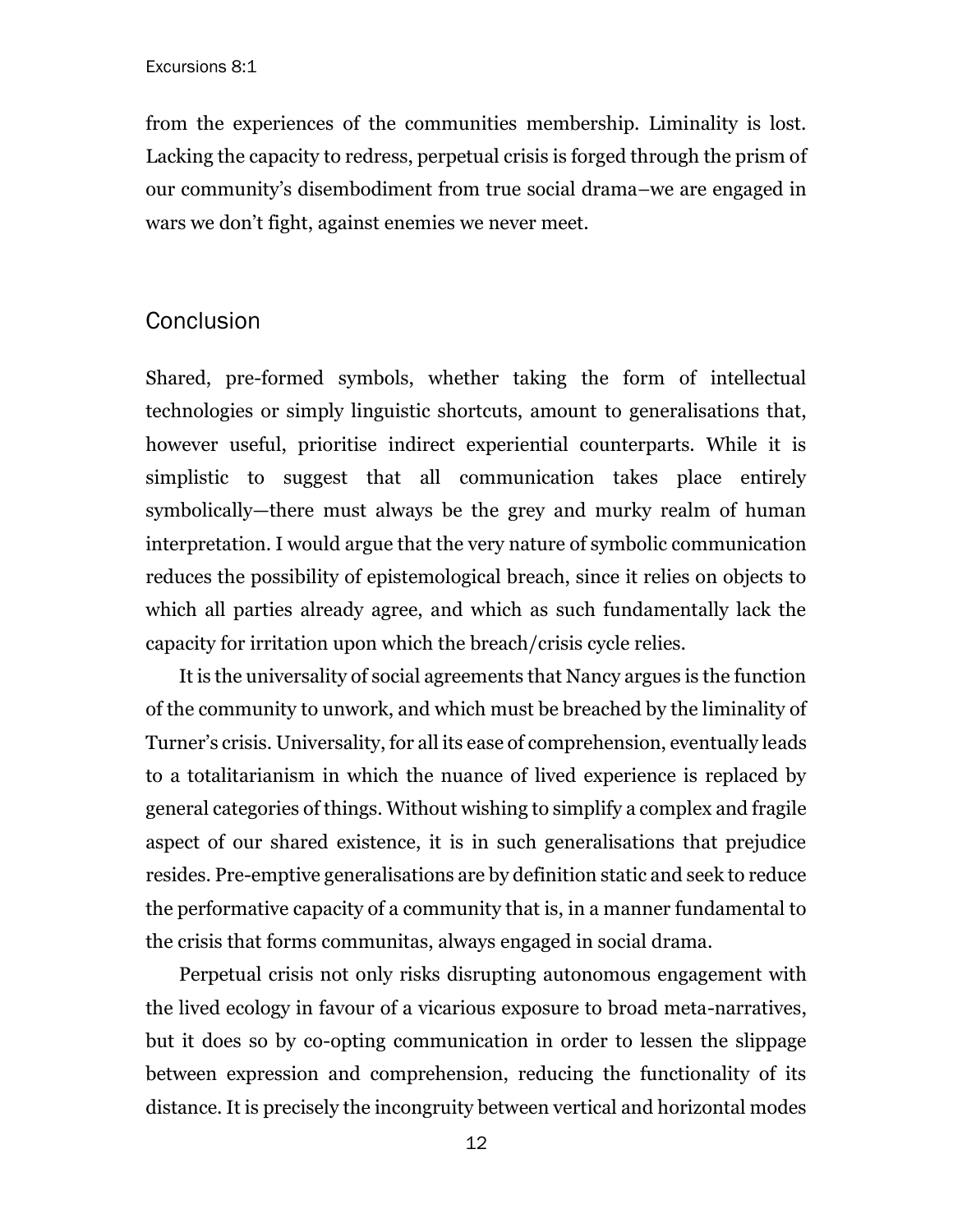of experience that allow us to identify difference, and which provide the space in which epistemological crisis can occur. The use of symbols—not least language—serves as a form of communicatory shortcut that allows for a community to share their experiences with greater ease, and yet in doing so it reduces the potential for breach. I have argued that contemporary intellectual technologies, by virtue of their global scope, risk an over-reliance on such symbols, and in doing so not only reduce the likelihood of breach, but also the community's capacity for redress.

As such technologies both isolate us from *local* communities and expand our exposure to *global* communities, they must themselves rely upon increasingly generic symbols. The allure of perpetual crisis is that it fetishizes the communicatory shortcuts already used by the community, invoking symbols with generalised, abstracted meanings, designed to survive the communicative process intact, at the expense of the more specific and contingent expression required for performative agency. The everyday crises that might occur as we undertake more mundane interactions with our local community are superseded by the dramatic meta-narratives of the world stage. And while Turner accounts for non-liminal crisis—a situation for which he reserves the term liminoid to refer to a crisis that is both optional and unresolved—the omnipresence of intellectual technologies all but removes our ability to opt out of their affordances.

The result of amplifying the distance upon which communication relies, is to create a dynamic wherein we prioritise concepts, objects and technologies most likely to maintain integrity throughout their mediation. As we lose touch with our local communities, the abstract symbols required for communication with global communities replace our innate forms of expression, our divorce from the social drama becomes a learnt mode of experience. Distance, once a functional space of coming-together, risks becoming the expected frame by which we view externality, offering isolation, but little perspective. Perpetual crisis appears to make more sense than what is actually *sensed*. By invoking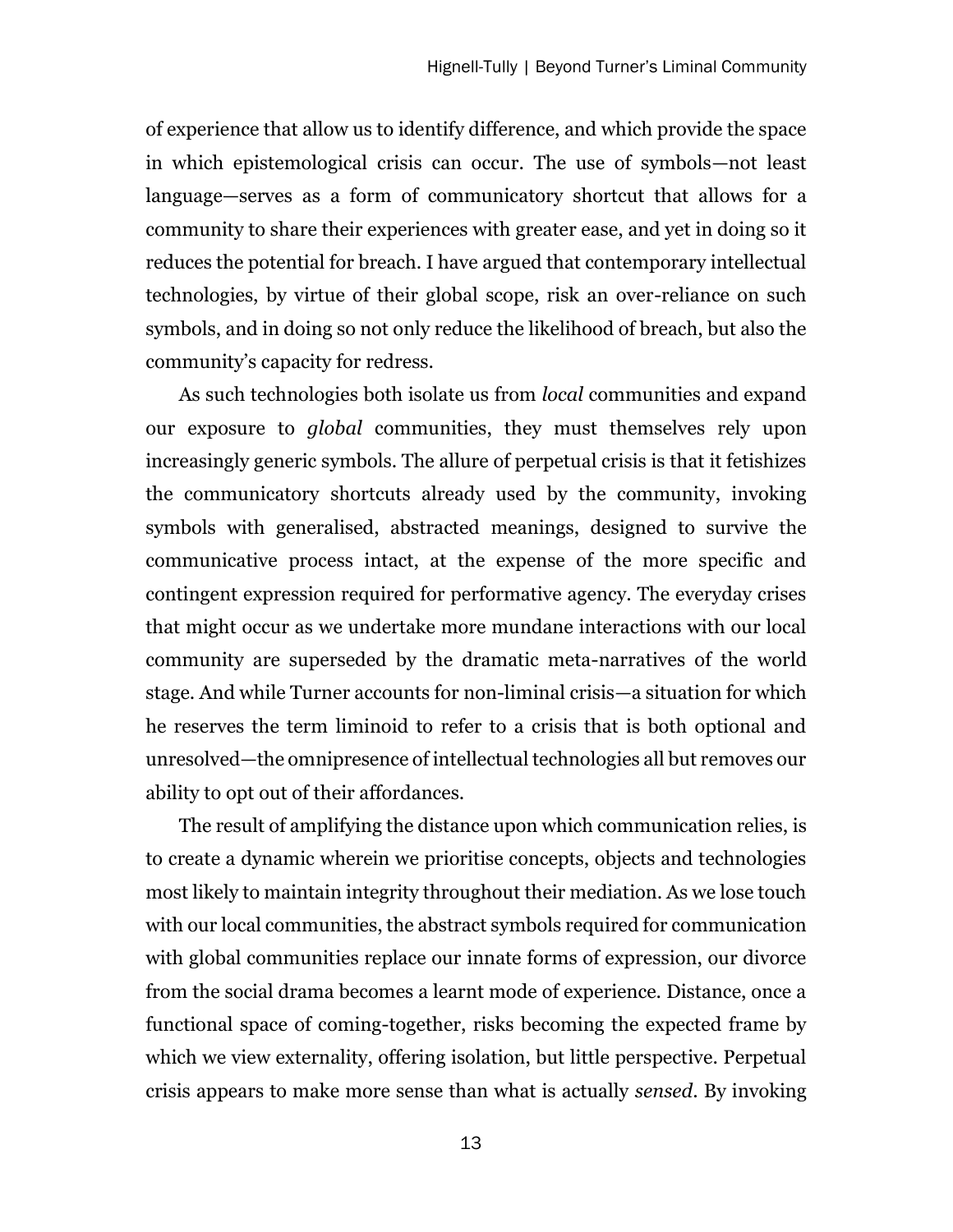language and concepts with which we are already familiar, it confirms, rather than breaches, our existing epistemological framework, thus eschewing the liminality inherent to other forms of crisis.

By relying on a limited number of universal symbols, the language of such technologies is inherently repetitious, to the point that the symbols invoked risk actually replacing the idea for which they stand - the stories told by perpetual crisis replace our lived experience of their subjects. As both Turner (1986) and Nancy (1991) make clear, the community relies on a complex interrelation between its members that constantly seeks to unwork shared symbols–what is shared is not knowledge, complete and whole, issued in the hope of some sanctified oneness, but the space, the distance, of discovery. What is lost in perpetual crisis is the liminality that leads to autonomous and reflexive performance by a given community–the capacity for redress.